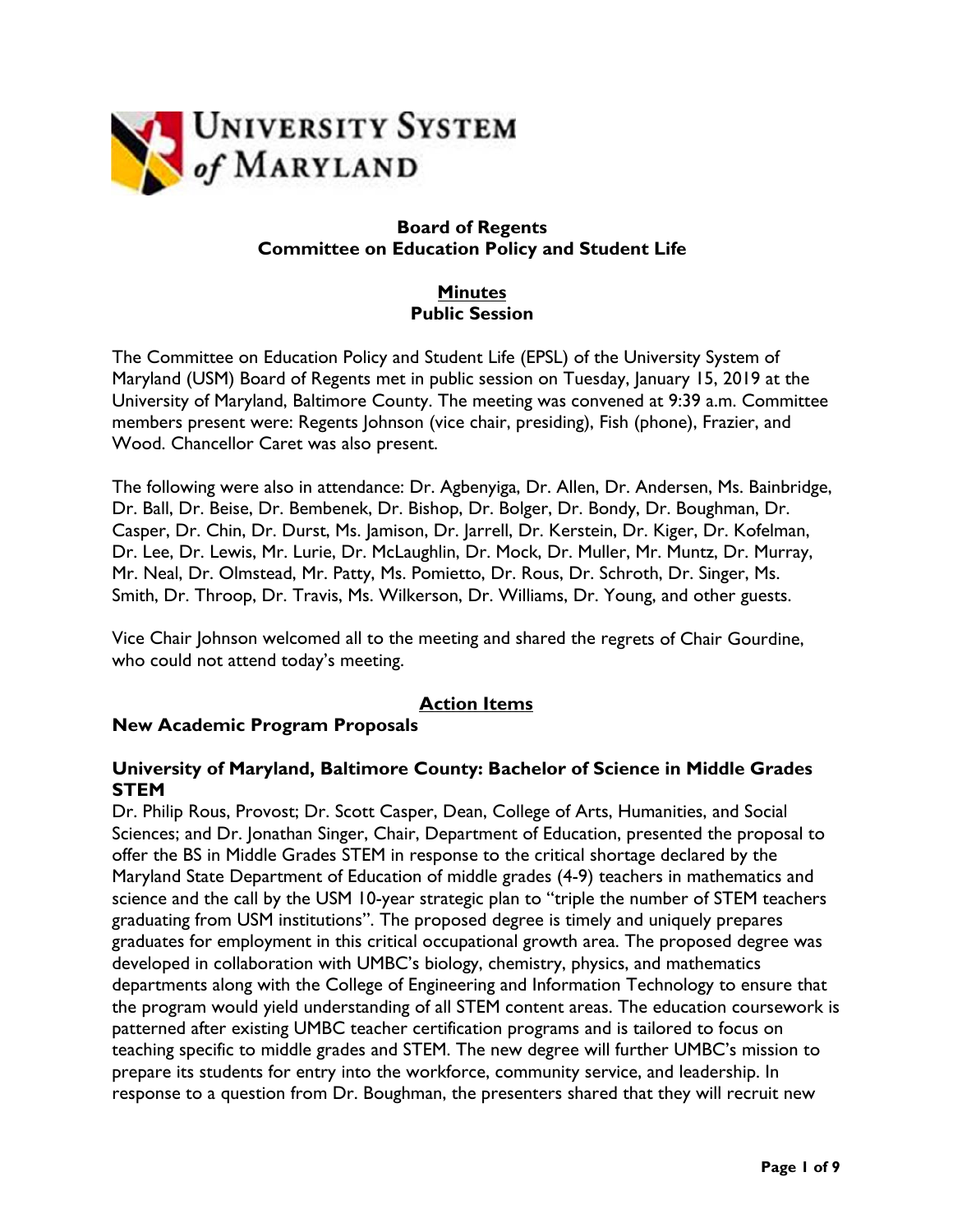students into the program, but they also know of interest from cohorts already at the institution. The proposal has gone through the standard USM approval process with institutions having time to submit objections. There have been no objections, and there are no concerns about program duplication, as no other institution of higher education in Maryland offers a BS in middle grades STEM.

The Chancellor recommends that the Committee on Education Policy and Student Life recommend that the Board of Regents approve the proposal from the University of Maryland, Baltimore County to establish a Bachelor of Science in Middle Grades STEM. The motion was moved by Regent Frazier, seconded by Regent Fish, and unanimously approved.

## **Frostburg State University: Combined Bachelor of Science in Exercise and Sport Science/Master of Science in Athletic Training**

Dr. Liz Throop, Provost, and Dr. Jacqueline Durst, Athletic Training Program Coordinator, presented the proposal to offer a Combined Bachelor of Science in Exercise and Sport Science/Master of Science in Athletic Training (BS-EXSS/MSAT). The program is being developed in response to the Commission on Accreditation of Athletic Training Education mandate that "all athletic training education preparation programs must transition to a master's degree by 2022." This is a five-year program that will allow students to complete the BS in Exercise and Sport Science (EXSS) degree in three years and the MS in Athletic Training degree within 2 years. The program is designed within FSU's existing EXSS program and the proposed MSAT program being submitted simultaneously with this proposal. Students accepted into the combined program will enter as undergraduate EXSS majors. Upon meeting MSAT program requirements, students will matriculate into the MSAT program beginning the fall of the fourth year of study. The BS-EXSS/MSAT program will prepare future health care professionals in the field of athletic training, with the goal that they will live and work in the region and state. In addition to establishing this program to meet accreditation requirements, labor projections indicate increased demand for athletic trainers. In response to questions from the regents, the presenters noted that athletic trainers are needed in institutions of higher education, hospitals, practitioners' offices, secondary schools, and recreational organizations. The proposal has gone through the standard USM approval process with institutions having time to submit objections. There have been no objections, and there are no concerns about program duplication.

The Chancellor recommends that the Committee on Education Policy and Student Life recommend that the Board of Regents approve the proposal from Frostburg State University to establish a Combined Bachelor of Science in Exercise and Sport Science/Master of Science in Athletic Training. The motion was moved by Regent Wood, seconded by Regent Frazier, and unanimously approved.

## **Frostburg State University: Master of Science in Athletic Training**

Dr. Liz Throop, Provost, and Dr. Jacqueline Durst, Athletic Training Program Coordinator, presented the proposal to offer a Master of Science in Athletic Training (MSAT). The program is being developed in response to the Commission on Accreditation of Athletic Training Education (CAATE) mandate that "all athletic training education preparation programs must transition to a master's degree by 2022." The proposed FSU MSAT is a two-year, rigorous graduate program to expand the skills and knowledge of future athletic trainers.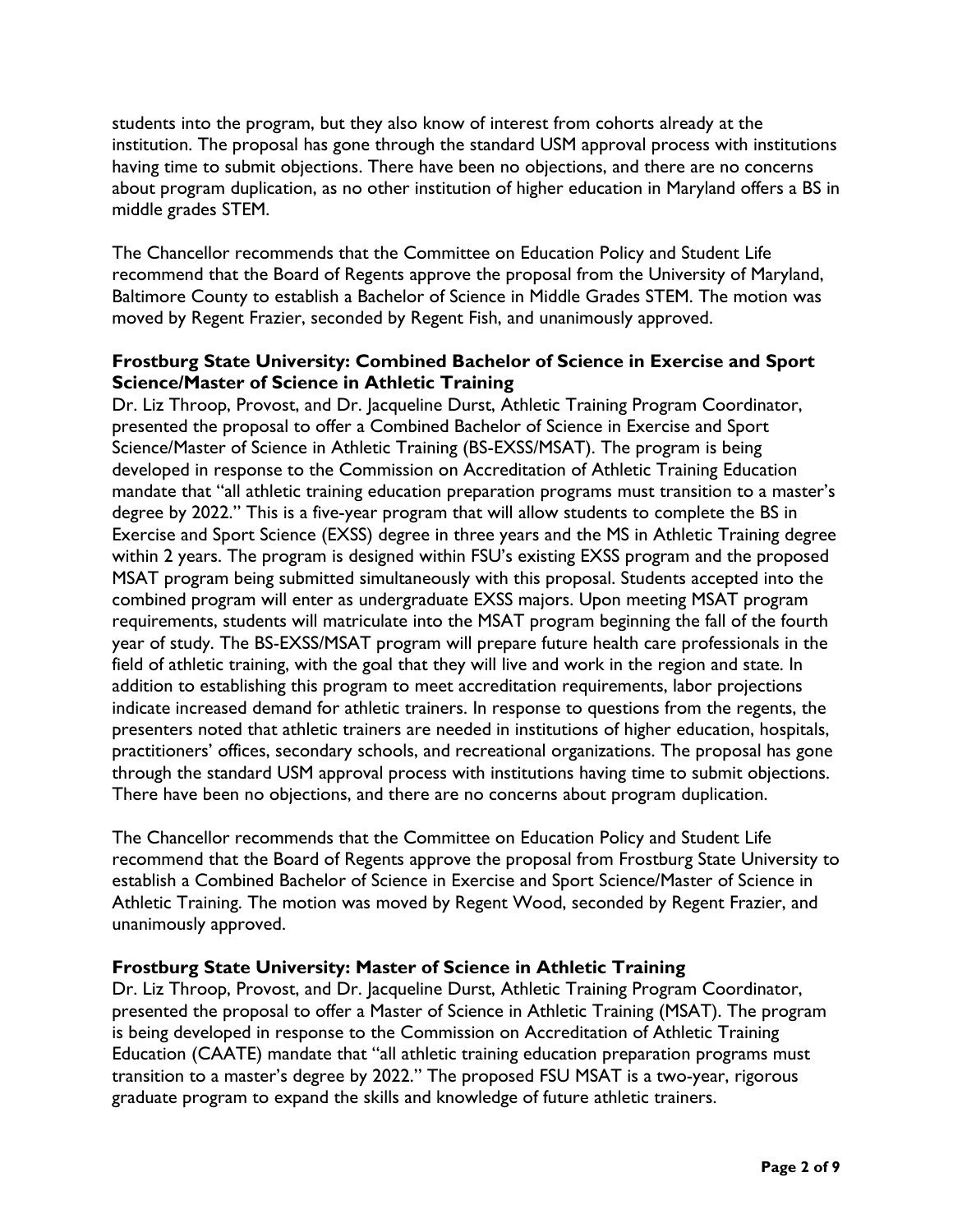This proposal is seeking approval to begin in fall 2019 but will delay matriculation of direct entry MSAT students to summer 2021. The need for early approval of this MSAT program is to accommodate a proposal being submitted simultaneously for a combined BS-EXSS/MSAT program, which is planned to begin in fall 2019. The FSU MSAT program will prepare future health care professionals in the field of athletic training, with the goal that they will live and work in the region and state. The proposal has gone through the standard USM approval process with institutions having time to submit objections. There have been no objections, and there are no concerns about program duplication.

The Chancellor recommends that the Committee on Education Policy and Student Life recommend that the Board of Regents approve the proposal from Frostburg State University to establish a Master of Science in Athletic Training. The motion was moved by Regent Frazier, seconded by Regent Fish, and unanimously approved.

## **Towson University: Master of Education in Gifted and Creative Education**

Dr. Laurie Mullen, Dean, College of Education, and Dr. Stephen Schroth, Chair, Department of Early Childhood Education, presented this proposal to offer a Master of Education in Gifted and Creative Education. The program would meet the needs of Maryland teachers for excellent and affordable classes focused on helping to develop the talents of bright children. Towson's program would aid current teachers of gifted and creative children, parents of gifted children, and school districts in assisting children from all grade levels, backgrounds, and subject areas to develop their creative potential and better express their creativity across a broad array of subjects in a variety of ways. Upon completion of the program, graduates with a current Maryland teaching certificate will receive a notation on their transcripts indicating they meet the requirements for a Gifted and Talented Education Specialist endorsement on their pre-existing Maryland teaching certificate. The number of gifted children in Maryland helps substantiate the need for a program that would prepare teachers to serve that population. Additionally, with the emphasis on K-12 education via the Kirwan Commission, there is a need to prepare teachers for work with multiple student populations. There are no similar programs within the USM. Johns Hopkins and Notre Dame do, however, have such programs. Nevertheless, the proposal has gone through the standard USM approval process with institutions having time to submit objections. There were no objections.

The Chancellor recommends that the Committee on Education Policy and Student Life recommend that the Board of Regents approve the proposal from Towson University to establish a Master of Education in Gifted and Creative Education The motion was moved by Regent Wood, seconded by Regent Frazier, and unanimously approved.

#### **University of Maryland, Baltimore: Ph.D. in Health Professions Education**

Dr. Bruce Jarrell, Provost, and Dr. Mary Jo Bondy, Assistant Dean of Academic Programs within UMB's Graduate School, presented this proposal to offer a Ph.D. in Health Professions Education. This degree is intended to meet the needs of aspiring and current faculty who are master's- or doctoral-trained healthcare professionals. As such, the degree program will target: (a) students and faculty from each of the six professional schools at UMB, as well as master's and doctoral students enrolled in the Graduate School, (b) the in-state and out-of-state adult workforce who are involved in the myriad of professions listed above, and (c) healthcare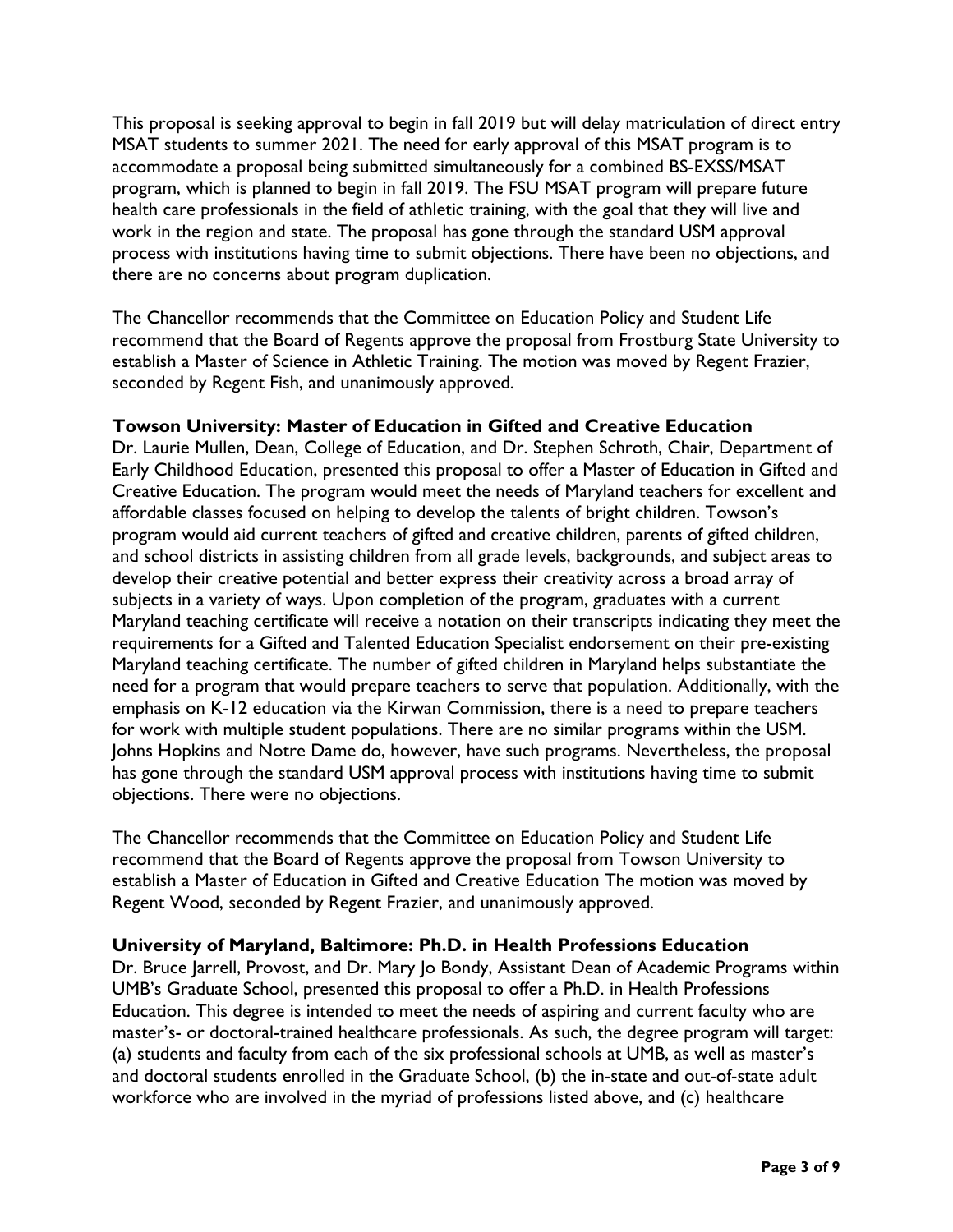professionals who are in need of pedagogy training. The inclusion of these targeted audiences will ensure an interdisciplinary approach for all enrolled students. The curriculum combines rigorous academic preparation with research and practical application of skills. Students will spend approximately two semesters dedicated to independent study and research guided by a mentor, culminating in scholarly publications and a dissertation. Students will engage with leading practitioners through partnerships with UMB faculty, public and private organizations, educational associations, hospitals, clinics, and cooperatives working to advance the science of teaching and learning. The proposal has gone through the standard USM approval process with institutions having time to submit objections. There have been no objections, and there are no concerns about program duplication.

The Chancellor recommends that the Committee on Education Policy and Student Life recommend that the Board of Regents approve the proposal from the University of Maryland, Baltimore to establish a Ph.D. in Health Professions Education. The motion was moved by Regent Fish, seconded by Regent Wood, and unanimously approved.

### **University of Maryland, College Park: Bachelor of Arts in Philosophy, Politics and Economics**

Dr. Betsy Beise, Associate Provost, shared that the following proposals are part of a multi-year, strategic effort to create additional opportunities for the university's growing student population and to create, as part of governor's workforce initiative, the need for new STEM degrees.

Dr. Betsy Beise, Associate Provost; Dr. Samuel Kerstein, Professor and Chair, Department of Philosophy; and Dr. Brian Kogelman, Assistant Professor, Philosophy, presented the proposal for UMD to offer a BA in Philosophy, Politics, and Economics (PPE). The questions that PPE poses are distinct from those that are addressed in economics, political science, and public policy -- they are fundamentally normative questions (e.g., concerning justice), traditionally in the domain of moral and political philosophy. However, PPE as a discipline approaches these moral and ethical questions through the tools and methods of economics and political science, a strategy quite distinct from a traditional major in philosophy. PPE as an undergraduate Arts & Sciences major is already well-established at several major universities across the world. The PPE program is intended to provide another avenue for students who have an interest in economics or in government and politics, two of the largest majors at UMD, but also in the moral and ethical questions that arise out of them. The curriculum will consist of courses already offered in several departments, along with a suite of three "anchor" courses specifically offered by the Department of Philosophy. Students majoring in PPE will be well-suited for a variety of internships across the institution and for careers in law, government, business, and non-profits/NGOs. The proposal has gone through the standard USM approval process with institutions having time to submit objections. There have been no objections, and there are no concerns about program duplication.

The Chancellor recommends that the Committee on Education Policy and Student Life recommend that the Board of Regents approve the proposal from the University of Maryland, College Park to establish a Bachelor of Arts in Philosophy, Politics and Economics. The motion was moved by Regent Wood, seconded by Regent Frazier, and unanimously approved.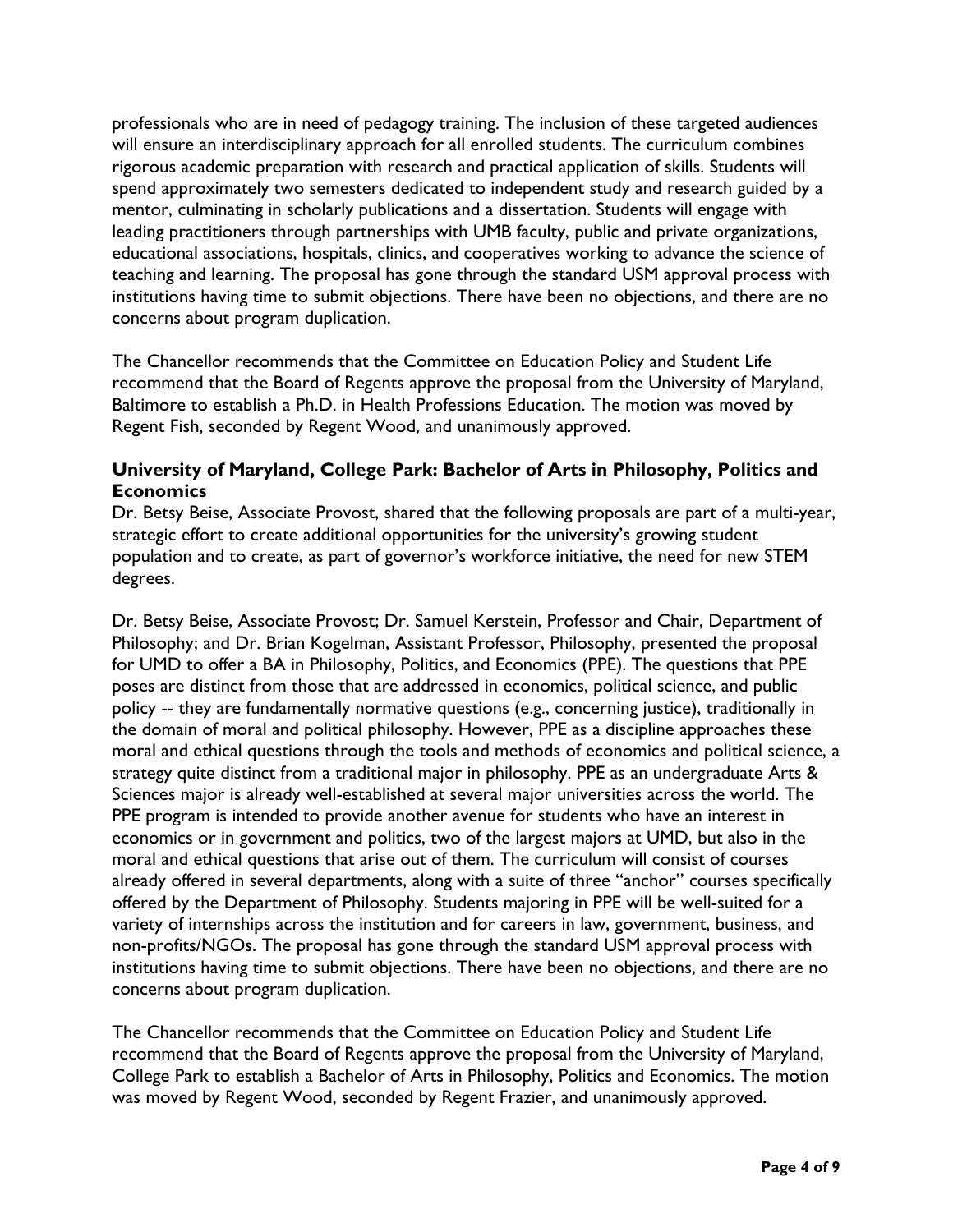## **University of Maryland, College Park: Bachelor of Science in Embedded Systems and Internet of Things**

Dr. Betsy Beise, Associate Provost, and Dr. Ken Kiger, Professor and Associate Dean, Mechanical Engineering, presented the proposal to offer a Bachelor of Science in Embedded Systems and the Internet of Things. The proposed curriculum is a synthesis of core concepts in electrical engineering, computer engineering, software engineering, information technology, and telecommunications. The content is outside the scope of any one of these traditional disciplines, making it unique and customized for the anticipated needs of this emerging technology. Students who have completed two years in any engineering program at a Maryland community college will be eligible for admission. The proposed curriculum will offer courses at the 300- and 400-levels that will allow students to complete their baccalaureate degree in two years. The degree would be offered at the Universities at Shady Grove; teaching laboratories in the Biomedical Sciences and Engineering (BSE) building are being instrumented to support a variety of required courses. It was noted that USG is an ideal location for this program, as there is a lot of growth at UMD, and this allows for that growth while maintaining a healthy program mix at the main campus. Dr. Boughman also shared that there is energy around placing programs into USG's new BSE building. Program designers believe this will be a popular degree, which could boast an enrollment of 200 when at full strength. The proposal has gone through the standard USM approval process with institutions having time to submit objections. There have been no objections, and there are no concerns about program duplication.

The Chancellor recommends that the Committee on Education Policy and Student Life recommend that the Board of Regents approve the proposal from the University of Maryland, College Park to establish a Bachelor of Science in Embedded Systems and Internet of Things. The motion was moved by Regent Fish, seconded by Regent Wood, and unanimously approved.

#### **University of Maryland, College Park: Bachelor of Science in Human Development**

Dr. Betsy Beise, Associate Provost; Dr. Donald Bolger, Associate Professor, Human Development and Quantitative Methodology, College of Education; and Dr. Margaret McLaughlin, Associate Dean for Research and Innovation and Partnerships, College of Education, presented the proposal for UMD to establish a Bachelor of Science in Human Development. The undergraduate major in human development is designed to support student learning about the mechanisms of growth and change across the life span. This would build upon an existing undergraduate minor which enrolls about 200 students per year. With areas of focus in developmental science, educational psychology, and statistical methodology, human development majors will explore the biological, social, emotional, and cognitive processes of learning and development from conception to old age in diverse social and cultural contexts. Graduates will be well-suited for careers in educational and social science research and development; social service positions in governmental, NGO's, non-profit and for-profit domains; instructional and administrative roles in educational and childcare organizations; and graduate school. This program will meet the demand for education-related bachelor's degrees that are not teacher certification degrees. This helps broaden the mission of the College of Education to focus on education and development from more than the teacher education perspective. This program would be unique in the state, as others that are similar are focused on teacher certification and not the scholarship and practice of human development. The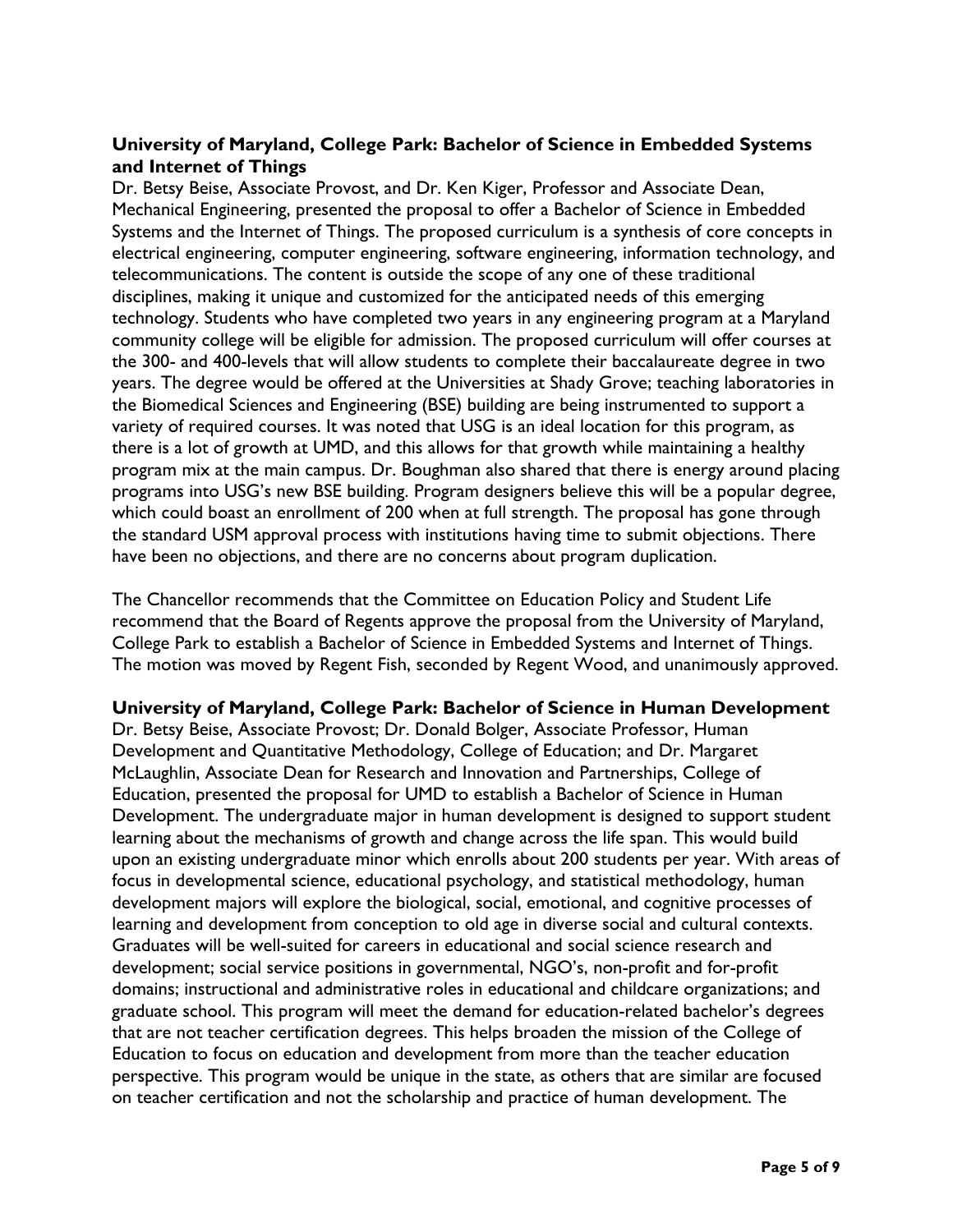current minor and master's and doctoral programs would remain. The proposal has gone through the standard USM approval process with institutions having time to submit objections. There have been no objections, and there are no concerns about program duplication.

The Chancellor recommends that the Committee on Education Policy and Student Life recommend that the Board of Regents approve the proposal from the University of Maryland, College Park to establish a Bachelor of Science in Human Development. The motion was moved by Regent Frazier, seconded by Regent Fish, and unanimously approved.

### **University of Maryland, College Park: Bachelor of Science in Neuroscience**

Dr. Betsy Beise, Associate Provost, and Dr. Greg Ball, Professor of Psychology and Dean of the College of Behavioral and Social Sciences, presented the UMD proposal to establish a Bachelor of Science in Neuroscience. This new major will provide better academic opportunities for students in this well-defined but broad discipline than the university currently offers through a sustainable, attractive, and intellectually cohesive STEM major that crosses the boundaries of existing academic units. Students who are interested in this field would be curious about psychology or biology and making connections between how the brain works and how that affects our behavior. Currently, neuroscience-related courses are primarily taught in biological sciences and psychology; the new major will combine coursework from these two areas with additional courses specific to the discipline, offering rigorous training in the interdisciplinary study of brain and behavior. This new program aligns well with the existing multidisciplinary research and graduate training program in Neuroscience and Cognitive Science. No state universities have this degree, and UMD is one of two Big 10 schools without the program. National demand in the field and other projections lead officials to believe interest will be high. The proposal has gone through the standard USM approval process with institutions having time to submit objections. There have been no objections, and there are no concerns about program duplication.

The Chancellor recommends that the Committee on Education Policy and Student Life recommend that the Board of Regents approve the proposal from the University of Maryland, College Park to establish a Bachelor of Science in Neuroscience. The motion was moved by Regent Frazier, seconded by Regent Fish, and unanimously approved.

## **Update: Academic Integrity**

#### **Information Items**

Dr. MJ Bishop, Associate Vice Chancellor and Director of the Kirwan Center for Academic Innovation (KCAI), and Dr. Patricia Westerman, Chair of the Council of University System Faculty (CUSF), presented this update to the committee. In December 2017, the Board of Regents heard from a panel of faculty, staff, and students about increasing concerns regarding academic dishonesty. At the end of the panel discussion, the Regents charged the USM Office of Academic and Students Affairs and CUSF with exploring next steps to address these concerns. Since then, CUSF has worked with the Kirwan Center to create broader awareness of the issues by facilitating discussions with a number of the USM governing bodies, including an interactive presentation during the USM Joint Councils meeting (CUSF, Council for University System Staff, and the USM Student Council) on November 16th. Campus teams have been assembled and assigned to work on these efforts. The work will begin with a webinar to build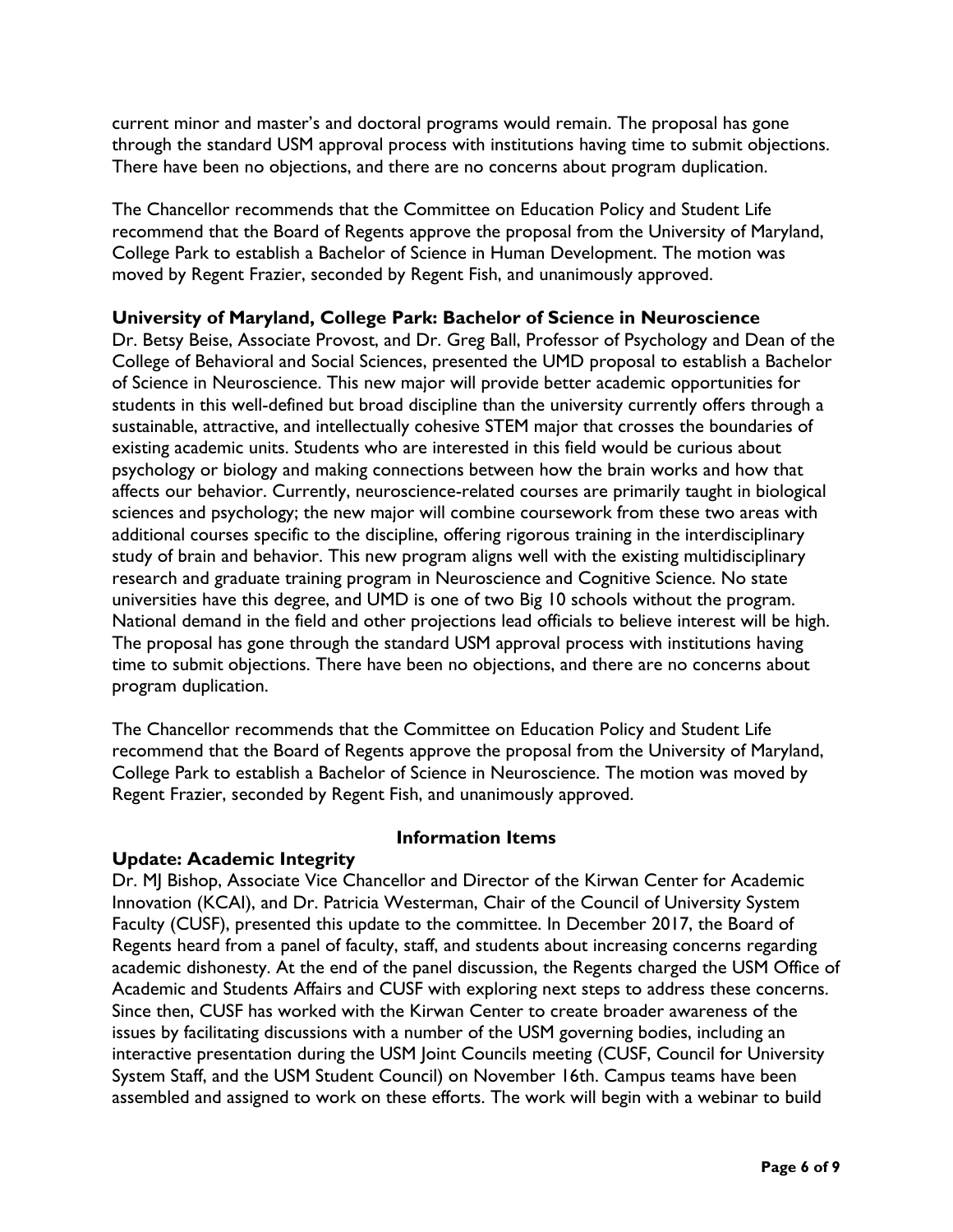background and to begin thinking about current campus policies, philosophy, and technologies. Work will culminate in a day-long, system-wide convening on Tuesday, March 26, 2019. This will be a facilitated, workshop-style event aimed at helping teams from the institutions develop action plans for a more holistic approach to academic integrity and to identify ways USM can help tackle this problem. Drs. Bishop and Westerman offered to return to EPSL to share the outcomes of the webinar and convening.

### **Results New Program 5-Year Enrollment Review**

Dr. Antoinette Coleman, Associate Vice Chancellor for Academic Affairs, presented this report to the committee. As part of the ongoing program review process, this academic program enrollment report provides the Committee with the actual enrollments in new programs approved since FY 2013. A variety of factors affect exactly when a program is implemented and when recruitment and admission into the program begins. Therefore, some programs may show no enrollment early on. However, these enrollment data reflect the relative accuracy in the projected enrollments that are included in all new program proposals. In response to regents' concerns about the frequency with which programs are discontinued, Dr. Coleman reminded the regents that a September 2018 report noted that the Board approved the suspension or discontinuation of six degree programs, one minor, and three certificates last academic year. Dr. Coleman concluded that this enrollment review process leads institutional officials to deeply examine the health of their academic programs. Most of the institutions have met their projected enrollments, and the USM will work with those who have not.

### **Results of Periodic Reviews of Academic Programs**

Dr. Antoinette Coleman, Associate Vice Chancellor for Academic Affairs, presented this report. Existing academic programs are required to be reviewed every seven years. A format for the reports is standardized and includes information on enrollments and degrees awarded, internal and external reviews, and institutional recommendations and actions. The periodic program review process includes an internal self-study that is conducted by the program at the departmental level and reviewed by external reviewers. The respective dean and the provost review the recommendations and draft full report prior to submission for additional review by staff in the USM Office of Academic and Student Affairs. Comments are shared with the institutions for appropriate action prior to final submission to the Chancellor. Institutional action plans are decided upon primarily by the provost or dean, both of whom are responsible to monitor academic quality and productive use of resources. Copies of the complete program review summaries are available from the USM Office of Academic and Student Affairs. Dr. Coleman shared that 84% of bachelor's degree programs, 97% of master's degree programs, and 100% of doctoral degree programs under review this cycle have acceptable degree productivity.

Chancellor Caret shared that he's continued conversations with Dr. Boughman about how to address programs with consistently low enrollments and productivity. He is requesting serious conversations to design a more regulated and standardized process that would allow for the reviving of programs that can be helped, but the removal of programs that consistently have low enrollments and productivity. Chancellor Caret does not wish to suspend or discontinue programs that could be a draw to the school, but he believes something must be done about continuously low enrolled and low productivity programs. In response to a question by Regent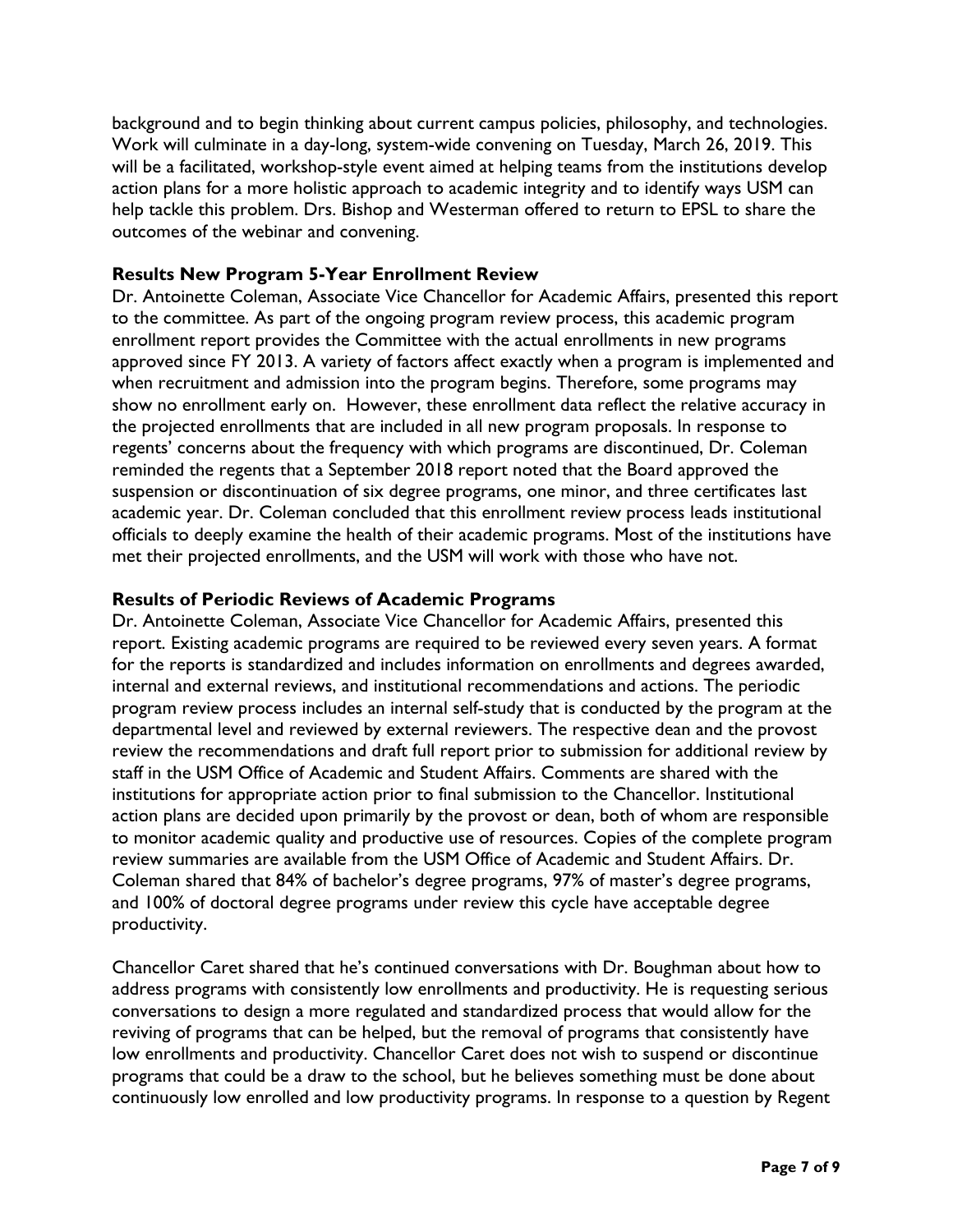Wood, Dr. Boughman shared that eliminating programs does not necessarily save a significant amount of money, because faculty would still be in use in other programs. Regents also asked the USM staff to consider the viability of partnerships between USM schools and moving a program from face-to-face to online. Drs. Boughman and Coleman will continue to work with the provosts to address these concerns.

### **Update: Kirwan Commission on Innovation and Excellence in Education**

Chancellor Caret provided a brief update on the work of the Kirwan Commission on Innovation and Excellence in Education. Chaired by William E. "Brit" Kirwan, the Commission is made up of 25 members whose goal is to put forth recommendations on how to make Maryland's public schools globally competitive. The Commission developed recommendations in five key areas: early childhood, high-quality teachers and leaders, college and career readiness pathways, resources for at-risk students, and governance and accountability. The Commission and the Department of Legislative Services prepared a fiscal analysis of the recommendations, based on the aforementioned areas of focus. The proposed budget is \$3.8 billion. The Commission has a robust set of recommendations to present to the 2019 General Assembly, and a preliminary "down-payment" budget request that will jump start implementation of the Commission recommendations. The Commission's work will be finalized next year. At that time, a full report will be published.

### **Report on Extramural Funding – FY 2018**

Dr. Zakiya Lee, Assistant Vice Chancellor for Academic and Student Affairs, presented this annual report. This report provides information on extramural awards received by USM institutions in support of specific initiatives in research, education, or service in FY 2018. In addition to detailed information by institution and funding source for FY 2017 and FY 2018, the report also provides five years of summary data by institution for comparison purposes. In FY 2018, the System received a total of \$1,427,395,642.14 in extramural funding, a 10% increase from the FY 2017 total of \$1,292,254,826.32. UMB and UMCP garnered the largest extramural funding totals among System institutions. BSU, TU, UB, UMB, UMCES, UMCP, and UMUC obtained higher levels of extramural funding than in FY 2017. Dr. Lee cautioned against too much analysis on specific institutions in a given year, as big shifts up or down in funding can be caused by one or two large grants or other factors that aren't present in the data we gather. It's important to note that even with the fluctuations, no institution has steadily declined, and UB is the only institution that has steadily increased since FY 2014. Since FY 2014 at least, the federal government has accounted for approximately 60% of the USM's grand total. This year, state funding accounts for a little over 12%, the lowest proportion in several years. Dr. Boughman alerted the regents to the effects the federal government shutdown will have on these data next year, as agencies including, but not limited to, the National Science Foundation are closed or have limited functions due to the shutdown.

#### **Report: Intercollegiate Athletics FY 2018 Academic Summary Report**

Dr. Zakiya Lee, Assistant Vice Chancellor for Academic and Student Affairs, presented the report on behalf of Regent Barry Gossett, Chair of the Board's Workgroup on Intercollegiate Athletics. The BOR Policy on Intercollegiate Athletics (V-2.10) requires institutions to submit reports to inform the Board of the academic and financial status of the athletic programs. The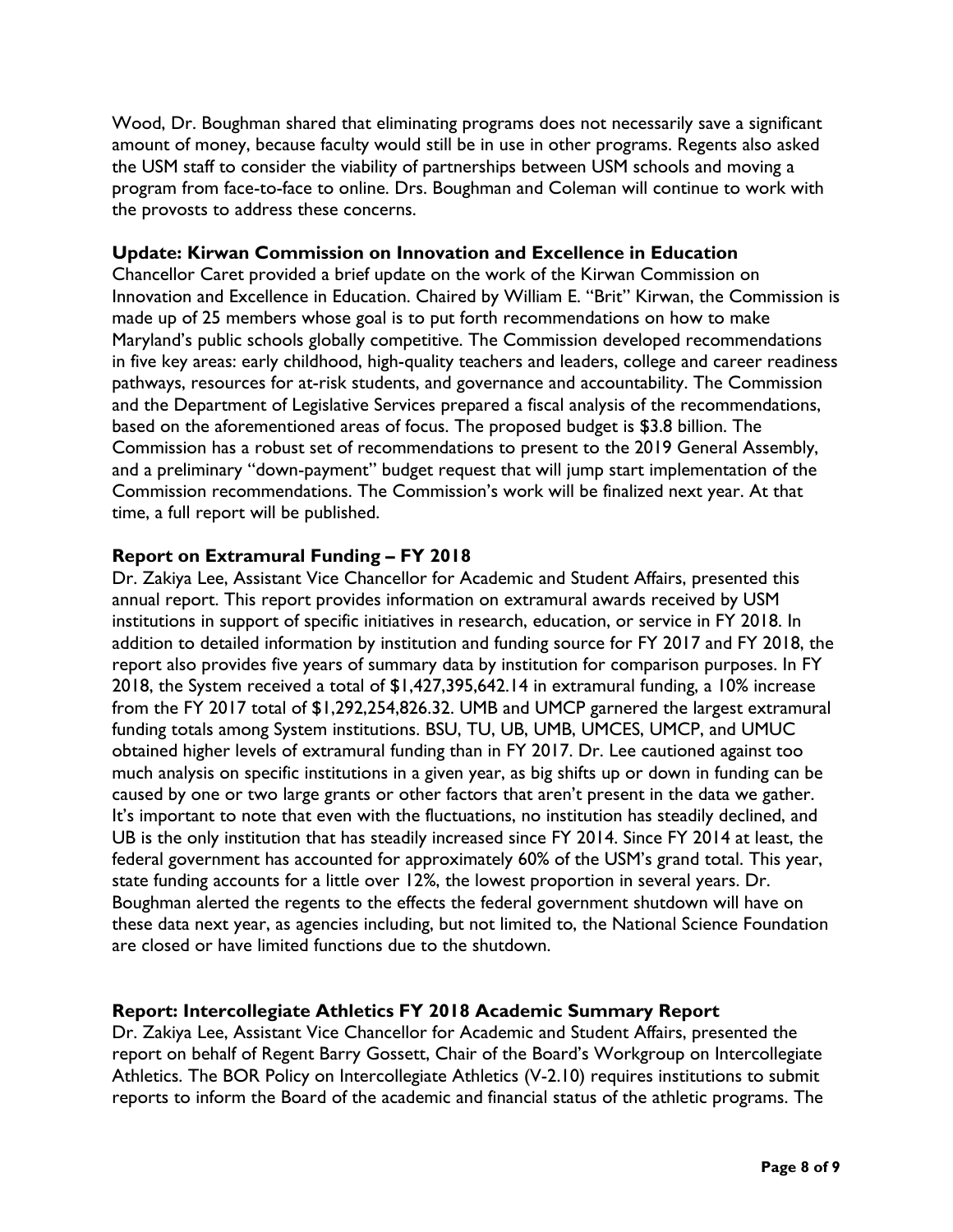Boards' policies relating to intercollegiate athletics make four principles clear:

- Athletics should further the broader missions of our institutions;
- Each institution that has an intercollegiate athletics program must have internal and external procedures, which provide careful and thorough scrutiny of the sports program and deliver required information to the president, Chancellor, and Board of Regents as appropriate;
- Student-athletes are first and foremost students. We expect that their academic performance and progress will be comparable to that of non-athlete students; and
- Fundamental to the effective management of intercollegiate athletics programs is the commitment of institutional presidents to maintain regular oversight of the program, as we are all affected by public perceptions of intercollegiate athletics.

Although these principles apply to all athletics programs, this report is a summary of the student-athlete academic measures examined by the ICA Workgroup during the 2017-2018 school year for USM schools with Division I athletics, which are Coppin, Towson, UMBC, College Park, and UMES. The data show that, overall, the academic performance and academic preparedness of student athletes at Coppin and UMES tended to be superior to that of their non-athlete peers. Towson and UMBC student-athletes' academic preparation and performance were academically more comparable to their non-athlete peers. Finally, student-athletes at UMCP have lower rates of academic preparedness, mid-year academic indicators, and graduation rates than their non-athlete peers. The Workgroup believes much of this discrepancy can be attributed to the fact that UMCP enrolls some of the most academicallytalented students in the country and world, so the standard of comparison is very high. In fact, although UMCP student-athletes' academics are generally below their non-athlete peers, UMCP student-athletes are academically similar to the general student body of other USM institutions. Nevertheless, the ICA Workgroup will continue to keep an eye on this trend. Dr. Lee also shared that the NCAA APR, or Academic Progress Rates, of sports teams at all Division I schools are in compliance and all of those teams will be eligible for post-season competition. The BOR Workgroup on Intercollegiate Athletics is pleased with these measures of USM's Division I programs. Please see the report for additional metrics and information.

#### **Motion to Adjourn**

Regent Johnson called for a motion to adjourn and reconvene in closed session to address regents faculty awards and honorary degree nominations. The motion was moved by Regent Fish, seconded by Regent Frazier, and unanimously approved. Regent Johnson adjourned the meeting at 12:05 p.m.

Respectfully Submitted, Regent D'Ana Johnson Vice Chair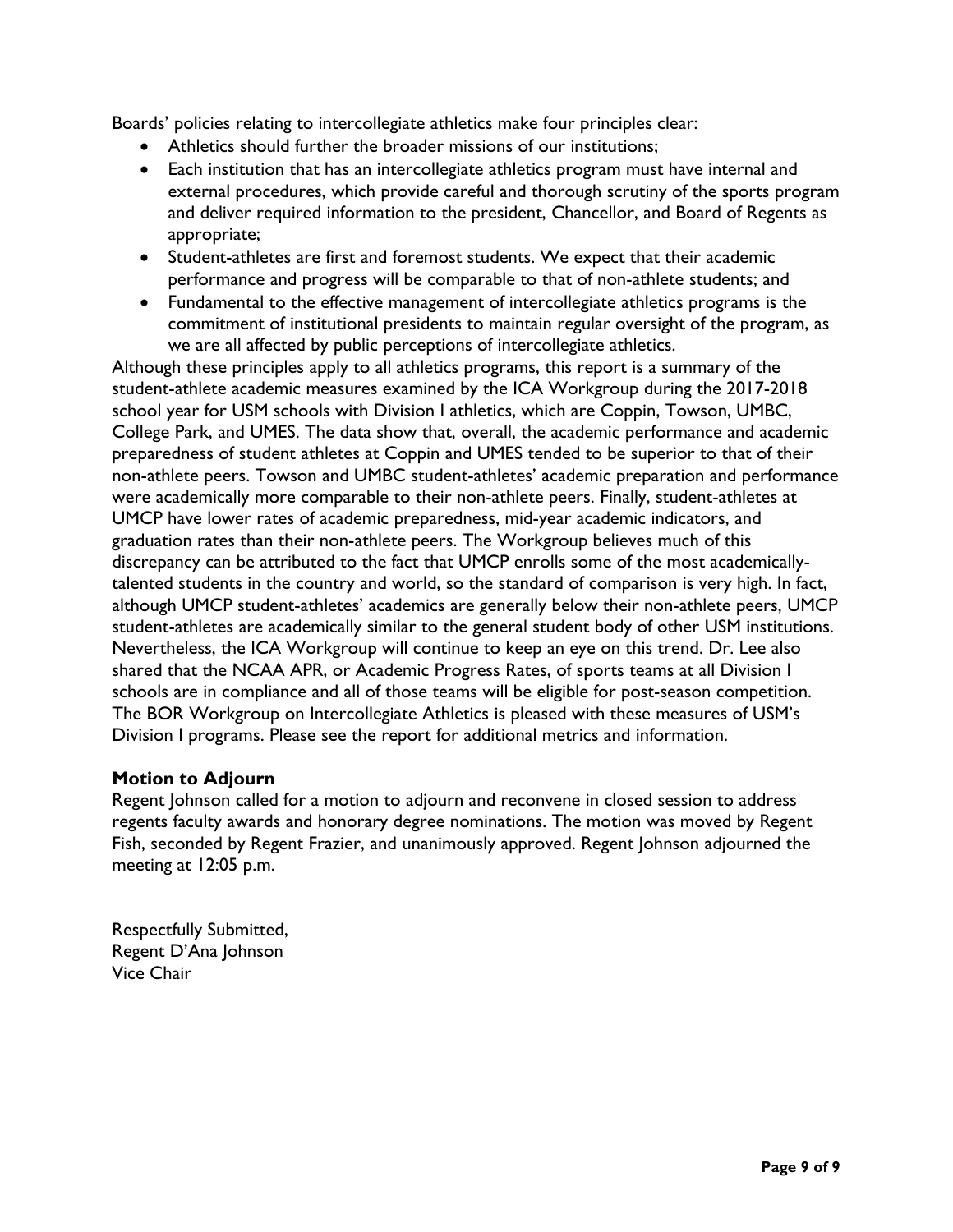

## **Board of Regents Committee on Education Policy and Student Life**

## **Minutes Closed Session**

The Committee on Education Policy and Student Life (EPSL) of the University System of Maryland (USM) Board of Regents met in closed session on Tuesday, January 15, 2019 at the University of Maryland, Baltimore County. The meeting was convened at 12:12 p.m. Committee members present were: Regents Johnson (vice chair, presiding), Fish (phone), Frazier, and Wood.

The following were also in attendance: Ms. Bainbridge, Dr. Boughman, Dr. Lee, and Mrs. Wilkerson.

## **Action Items**

### **2019 USM Regents Faculty Awards Recommendations**

Dr. Zakiya Lee, Assistant Vice Chancellor for Academic and Student Affairs, presented this report to the committee. The Regents Faculty Awards Committee reviewed 63 nominations (the largest number of nominations ever) from 11 institutions and recommends 16 awards to honor 16 individuals. Summaries of the backgrounds of prospective award recipients were given to the regents, and nominees' full portfolios are available upon request. Dr. Lee served as USM liaison to the review process and affirms that all proper protocols were followed to ensure a fair and honest review and selection process.

The Chancellor recommends that the Committee on Education Policy and Student Life recommend that the Board of Regents approve the recommendations of the Regents Faculty Awards Committee and present the awards to the faculty members during its April 2019 meeting. The motion was moved by Regent Wood, seconded by Regent Fish, and unanimously approved.

#### **Honorary Degree Nominations**

Dr. Zakiya Lee, Assistant Vice Chancellor for Academic and Student Affairs, presented this report to the committee. In accordance with the Board of Regents Policy on Awarding of Honorary Degrees (III-3.00), institutions have submitted nominations for honorary degrees. As the policy stipulates, the full Board will act on the nominations at its February meeting based upon EPSL's recommendations. After the final approval of the nominations, presidents may begin to arrange for the awarding of the honorary degrees. The actual degrees may be conferred at any time within five years of approval, unless withdrawn by the Board of Regents for cause. Institutions and USM staff have vetted the nominees. The Committee was presented